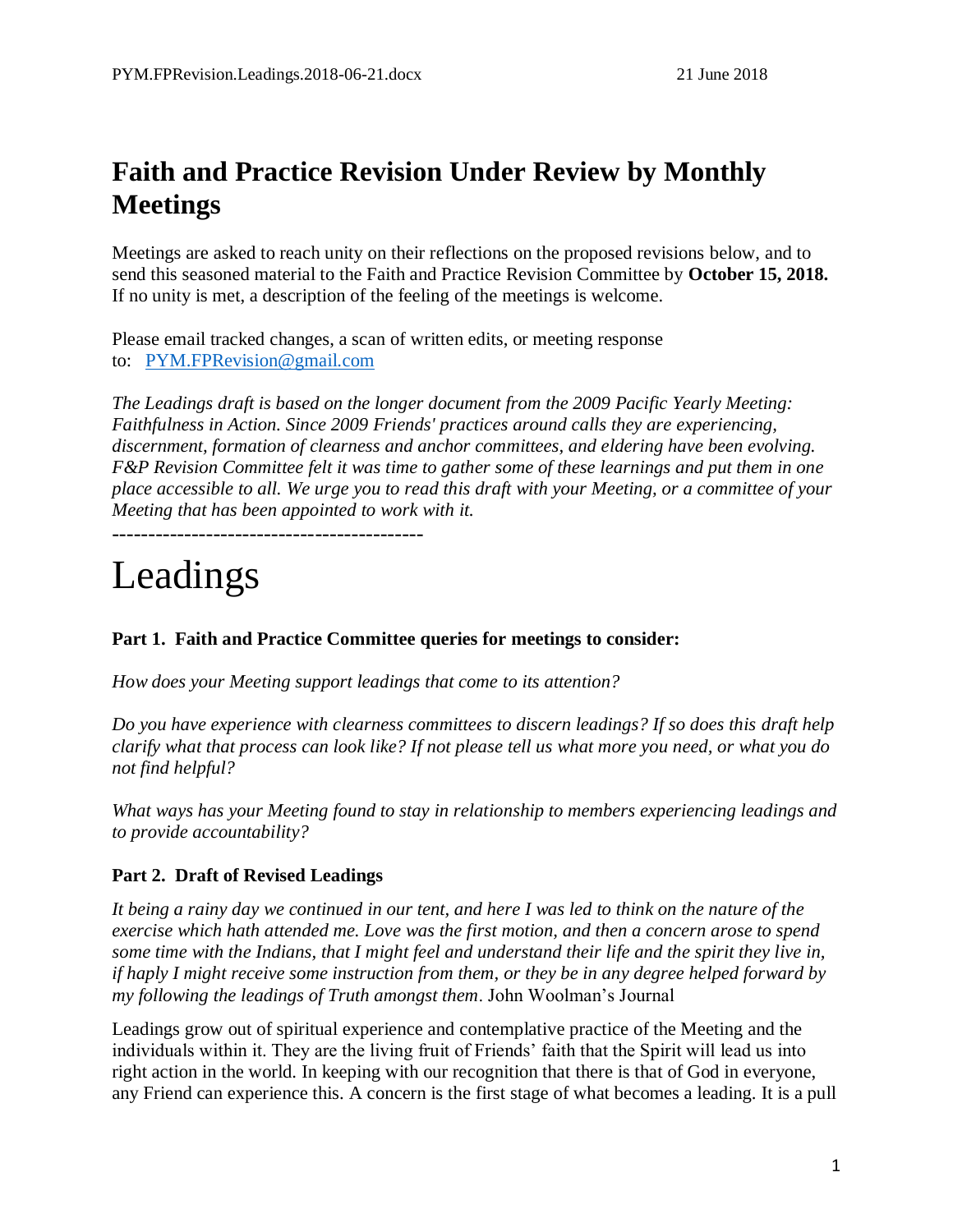toward a specific issue; an experience of the stirring of the Spirit about a particular topic, individual or group. A concern may thrust itself suddenly into the life of a Friend or may grow out of a long-standing interest. A concern may be short lived or it may inform and direct Friends throughout their lives.

Often, recognition of a leading comes first not from one's own discernment, but through suggestions or nudges from others who recognize and name one's ministry. In Quaker tradition, those in a Meeting who demonstrate a gift for discerning, naming, and lifting up the ministry of others were formally recognized as "elders." The practice of drawing upon elders is being widely reintroduced among Friends. The spiritual insight and guidance of trusted elders (whether formally recognized or not) can be immensely valuable throughout the entire process of discerning and following a leading. Thus, when exploring a possible leading, Friends are strongly encouraged to consult with others whom they trust as spiritual mentors—good listeners who are spiritually experienced and seasoned, able to "hear beyond the words" to the underlying motion of the Spirit. As the leading begins to develop, it is strongly advised that one ask the Meeting for a "clearness committee," to test and clarify the leading.

# **When should I submit my leading to the discernment and care of the Meeting?**

Recognizing that there are multiple possibilities of a leading coming to be, what follows is a guideline. It should not be prescriptive but rather a suggestion of how to proceed. Friends may consult informally with others in the Meeting at any time. It is usually appropriate to explore a relationship of greater accountability to the Meeting when one or more of the following conditions are present:

• When a concern has begun to settle into a clear leading to action that may involve spiritual, physical, and/or financial burdens or risks;

- When others in the Meeting offer encouragement to test the concern in a more formal way;
- When the concern seems to have ripened to the point that it calls for fuller support and accountability;
- When Friends who are already engaged in public ministry seek discernment in order to stay more faithful to their ministry;
- When Friends face special challenges or personal attacks as they follow their leadings;
- When Friends find, as they pursue their concerns, that others in the Meeting have come to regard their work as a "public ministry" on behalf of the Religious Society of Friends;

• When the Meeting's endorsement or financial support is a useful next step in the full expression of the Friends' ministry.

# **What steps should I take to submit my leading to the Meeting?**

The first step in submitting a leading to the discernment of the Monthly Meeting is usually to write a letter to the Committee on Ministry and Counsel. (In some Meetings, the committee may be named differently—e.g. "Ministry and Oversight" or "Worship and Ministry.") The letter should be brief (one or two pages), giving a short history of the Friend's concern or leading and describing the kind of help that is requested.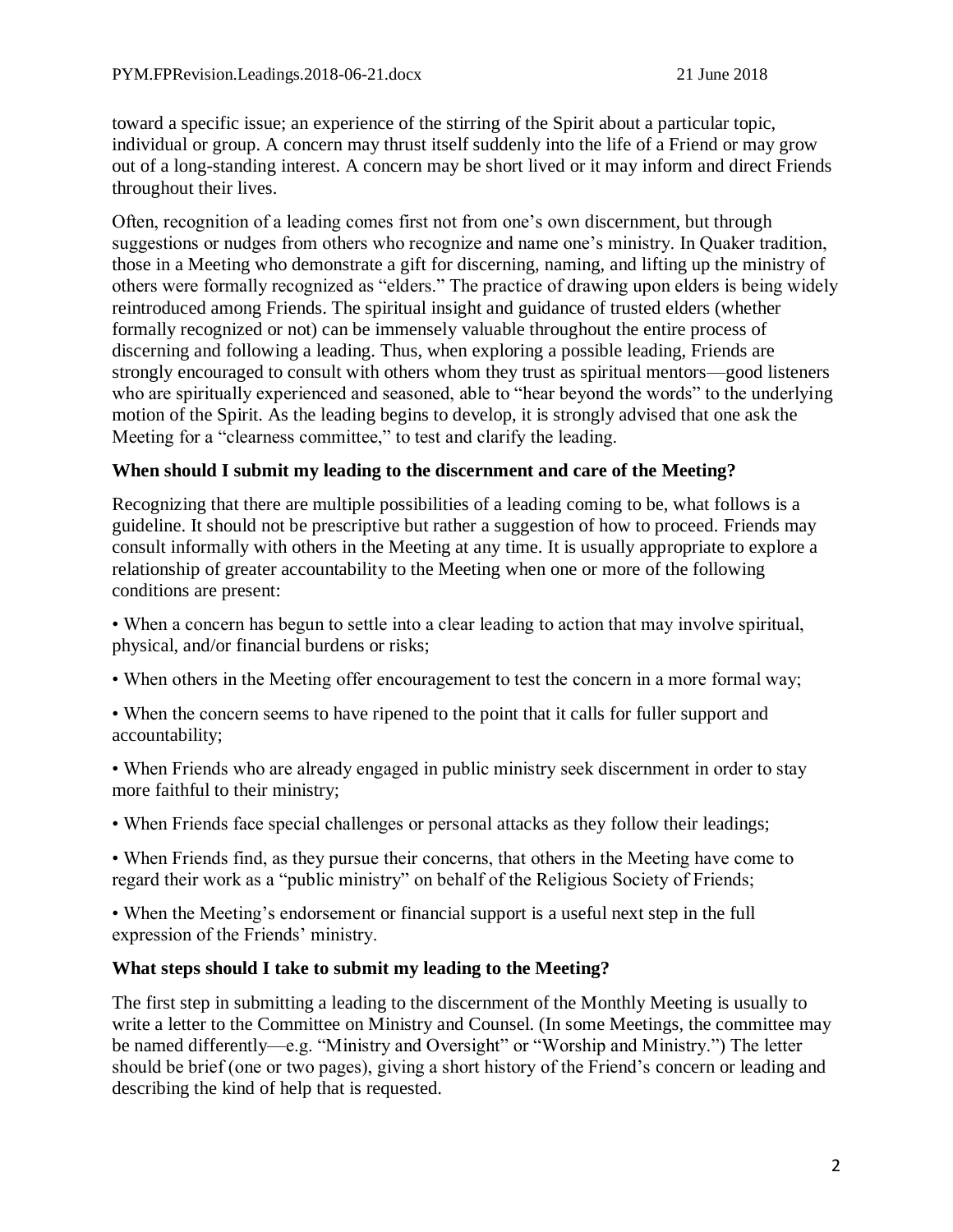#### **How should the Meeting respond to such a request?**

The usual first step in responding to such a request is for Ministry and Counsel to appoint a Clearness Committee to work with the requesting Friend. The person bringing forward the request may suggest names of possible members for the Clearness Committee. The Committee on Ministry and Counsel may give weight to these suggestions, but should exercise its own discernment regarding the best composition of the committee for the purpose. A Clearness Committee usually consists of at least three, and usually no more than five persons from the Meeting. Friends from another Monthly Meeting who know the Friend with a leading and/or who have experience with the concern that animates the leading may also be considered for membership in the Clearness Committee.

#### **What are the responsibilities of the Clearness Committee?**

The Clearness Committee serves two main purposes: to assist the individual in gaining clearness regarding the leading, and to guide the Meeting in discerning its appropriate role in support of the leading. The first step is to assist the individual to come to a deeper clarity about the leading and whether way is open for responding to the leading. As the Clearness Committee reaches greater clarity about the leading itself, it may then explore the appropriate role (if any) for the Meeting in supporting the leading.

On some occasions, the Clearness Committee may not reach unity regarding the rightness of proceeding with the leading at this time. This outcome should not be regarded as a failure, but as an occasion for further searching and growth in the Spirit by the individual, the Meeting, or both. A further time of prayerfulness and humility may bring forward ministry that is deepened and honed in ways that would not have been possible, had the Friend pressed forward with his or her earlier understanding. At the conclusion of the clearness process, the Clearness Committee prepares a succinct written report, which is then delivered to the Committee on Ministry and Counsel.

We humans are notoriously capable of deceiving ourselves—and perhaps nowhere so readily as when we imagine that we are "following the will of God." Ancient and modern history abounds with instances of what Friends regard as false "leadings" that have led to cruelty, injustice, war and oppression, and the Society of Friends is not exempt. Thus, when we sense that we are experiencing a leading of the Spirit, careful discernment is required. Discernment is carried out in community rather than in isolation. In Friends' perspective, genuine leadings are characterized by love, not hate; a desire to unify, not divide; an impulse to heal rather than to destroy. Although awareness of cruelty and injustice may readily inspire moral outrage, anger is not the root motivation of a true leading. The Letter of James (which George Fox frequently cited in defense of Friends' Peace Testimony) declares that "your anger does not produce God's righteousness" and "The wisdom from above is first pure, then peaceable, gentle, and willing to yield, full of mercy and good fruits, without a trace of partiality or hypocrisy." (1:19, 3:17)

# **What is the responsibility of the Committee on Ministry and Counsel?**

Ministry and Counsel receives the written report of the Clearness Committee and seasons it with care, consulting as necessary with the Friend and members of the Clearness Committee. If it unites with recommendations contained within the report, the Committee on Ministry and Counsel minutes this unity and brings the recommendation to Meeting for Business for approval.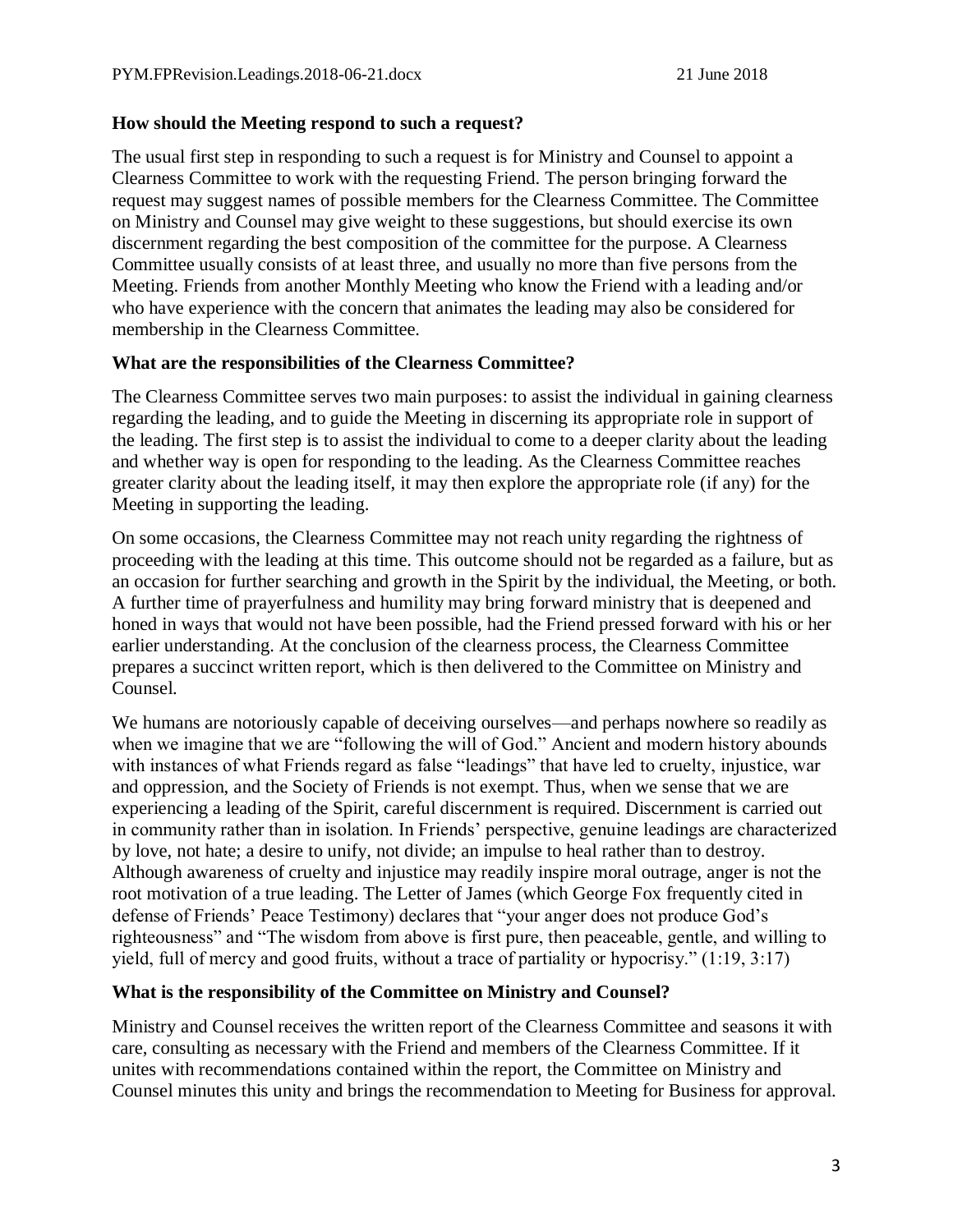The recommendation will normally include provision for a relationship between the Friend and a Spiritual Accountability Group, sometimes called an "Anchor Committee."

If the Ministry and Counsel does not unite with the recommendations contained in the report of the Clearness Committee, it may refer the matter back to the Clearness Committee for further discernment and seasoning. Alternatively, it may advise the Friend who has brought the concern that further time and reflection may be helpful.

#### **Does an individual's leading usually become the Meeting's leading?**

A number of models for support by the Meeting are outlined above. Supporting a Friend in response to a leading means that the Meeting recognizes the Spirit at work in the life of the Friend—but does not necessarily imply that the Meeting as a whole is called to act on the concern. In the process of discernment within the Meeting for Business, however, it may be that the Meeting as a whole comes to feel the weight of the concern that has been brought by an individual Friend, and finds unity not simply in supporting the Friend, but also in undertaking a corporate witness regarding the leading. If so, the Meeting may minute its unity regarding the leading, and take further steps that it deems appropriate.

#### **What is a Spiritual Accountability Group (sometimes called an Anchor Committee)?**

A Spiritual Accountability Group (SAG) is charged with acting "on behalf of the Meeting in holding the Friend's faithfulness in prayer, offering care, asking hard questions, and holding the person accountable to the Spirit and responsible to the Meeting." (Central Philadelphia Monthly Meeting) Responsibility for creation of a SAG rests with the Committee on Ministry and Counsel. The SAG provides guidance and oversight for any Friend whose leadings have received the support of the Meeting for Business..

As the use of clearness committees and Spiritual Accountability Committees becomes more common, Meetings are finding ways to provide group support for several Friends' ministries, when their leadings fall along similar lines, as could be the case for Friends called to chaplaincy. Recently Meetings have been asked to endorse members who are being called to chaplaincy and such requests should follow the careful discernment, support and accountability described in this section.

When the Meeting has found unity in support of the leading, the SAG serves the Meeting as well as the Friend with the leading, assuring that there is integrity between the Friend's ongoing ministry and what the Meeting has approved. Meetings should periodically have reports from the person with the leading. The SAG also considers when a leading may have run its course and help the person with the leading to transition to other work.

# **Elders and Eldering**

Elders provide a valuable service to the Meeting as a whole by holding the group in the Light during worship, deliberations, or presentations, and creating a container for Spirit to break through. Elders are those within the Meeting who support and encourage members or attenders in the flowering of spirit-led ministry (and discourage behavior and speech which inhibits such ministry). This care can include logistical support, honest feedback, prayer, and helping with spiritual discernment. Those found to have a gift for this service are not necessarily older Friends but those who have a gift for empathic concern for another person, a sensitivity to that person's